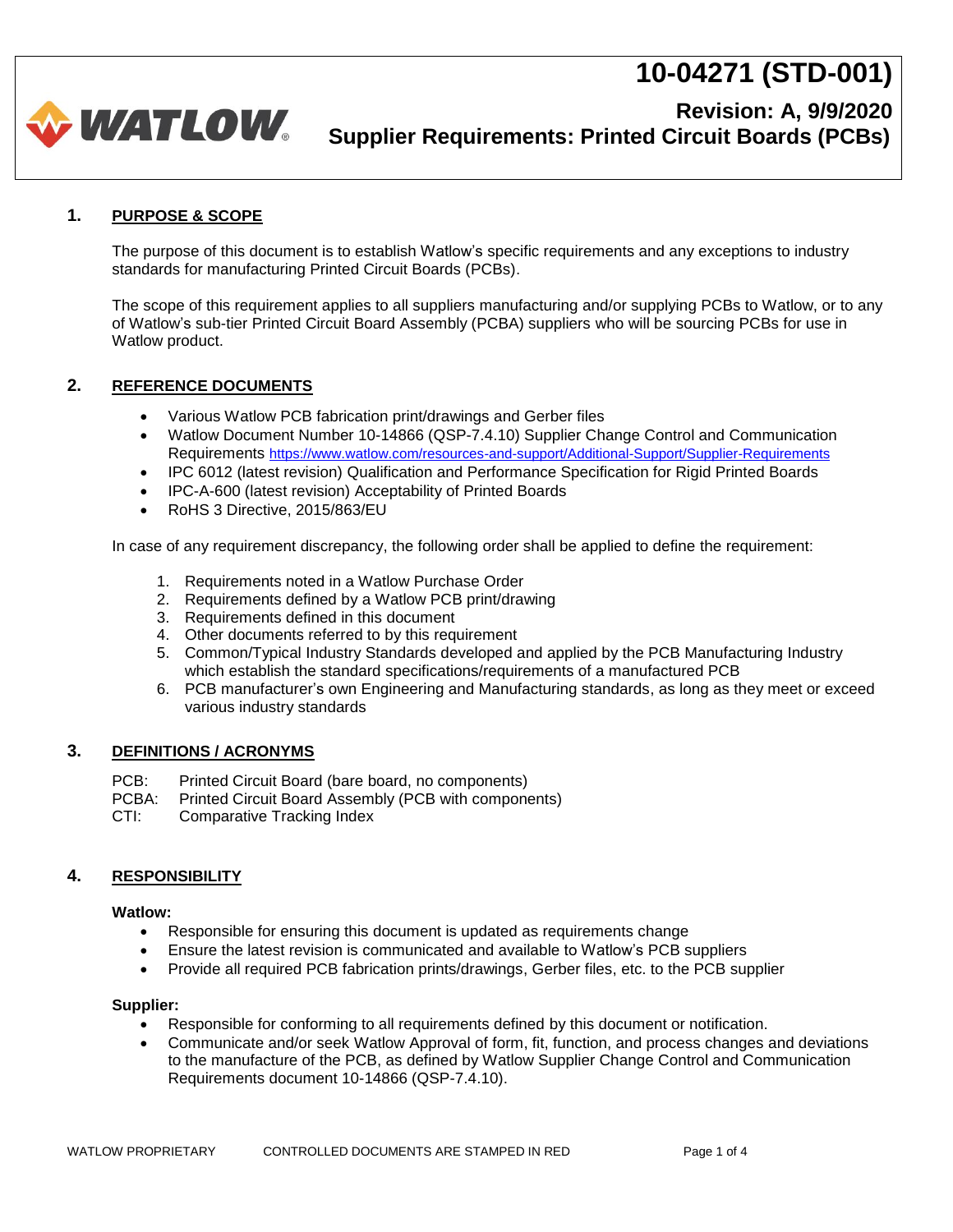

## **Revision: A, 9/9/2020 Supplier Requirements: Printed Circuit Boards (PCBs)**

### **5. REQUIREMENTS**

#### GENERAL REQUIREMENTS:

- All manufacturing locations of PCBs for Watlow are expected to have ISO9001 registered quality management systems in operation, with an IATF16949 registered system preferred
- Allow access to manufacturing sites by Watlow personnel to conduct Quality Management System and Process Audits, as required, to approve new suppliers, different supplier manufacturing locations not previously qualified, and other audits/visits as needed to sustain quality performance by the supplier
- PCBs for Watlow will be built in accordance to IPC 6012B and IPC-A-600 (latest revisions) Class 2 requirements, unless otherwise specified in this document or Watlow PCB print/drawing
- X-OUT panels are NOT allowed to be shipped to Watlow without Watlow approval
- UL Logo, CTI, and Watlow part number location will be defined by Watlow on the PCB print/drawing or if not defined per material requirements below, can be etched in copper without violating spacing requirements or silk screened onto the board
- All PCB's supplied to Watlow must be electrically tested prior to shipping, with visible indication of the test status marked on each PCB.
- The supplier's standard Outgoing Inspection Reports are required to be provided by the PCB manufacturer for each lot produced and shipped and include cross-section coupon, with information on where on the board the coupon was taken, Certificate of Compliance (including compliance to all applicable requirements noted in this document), and other parameters if requested by Watlow
	- $\circ$  If Watlow has not defined the location of the cross-section in the print/drawing, the section location should be done on a group of the smallest diameter plated through holes
- Certificate of Compliance shall include reference to laminate manufacturer/type, solder mask manufacturer/type, date code of manufacture, and CTI rating of laminate.
- Unless otherwise noted on print or purchase order, QSP-7.4.10 Supplier Change Control Requirements – Control Level 3 applies to all PCB's.

#### MATERIAL REQUIREMENTS and APPROVED LAMINATES:

- General Material Requirement:
	- o UL-94-V-0 compliant
	- $\circ$  Comparative Tracking Index (CTI) of 175 volts, which shall be indicated on PCB and in Certificate of Compliance
- The following laminates are approved by Watlow:

| GRACE GA-170LL (QMTS2 E18652) CTI 3, 94V-0         | <b>GUANGDONG SHENGYI S1170 (QMTS2 E109769) CTI 3, 94V-0</b> |
|----------------------------------------------------|-------------------------------------------------------------|
| ISOLA FR-4<br>(QMTS2 E41625) CTI 3, 94V-0          | <b>ISOLA PCL-FR-370HR (QMTS2, E41625) CTI 3, 94V-0</b>      |
| <b>ISOLA FR406 (QMTS2, E41625) CTI 3, 94V-0</b>    | <b>ISOLA FR402 (QMTS2, E41625) CTI 3, 94V-0</b>             |
| <b>ITEQ IT-180TC (QMTS2 E178114) CTI 3, 94V-0</b>  | <b>ISOLA 185HR (QMTS2, E41625) CTI 3, 94V-0</b>             |
| NANYA UV Block FR-4-86 (QMTS2 E98983) CTI 3, 94V-0 | NANYA NP-175FR (QMTS2 E98983) CTI 3, 94V-0                  |
| <b>NANYA NP-175FTL (QMTS2 E98983) CTI 3, 94V-0</b> |                                                             |

• No changes shall be made from one laminate to another, even if the alternate is listed above, until the change request is approved by Watlow. Reference Watlow Supplier Change Control and Communication Requirements document 10-14866 (QSP-7.4.10)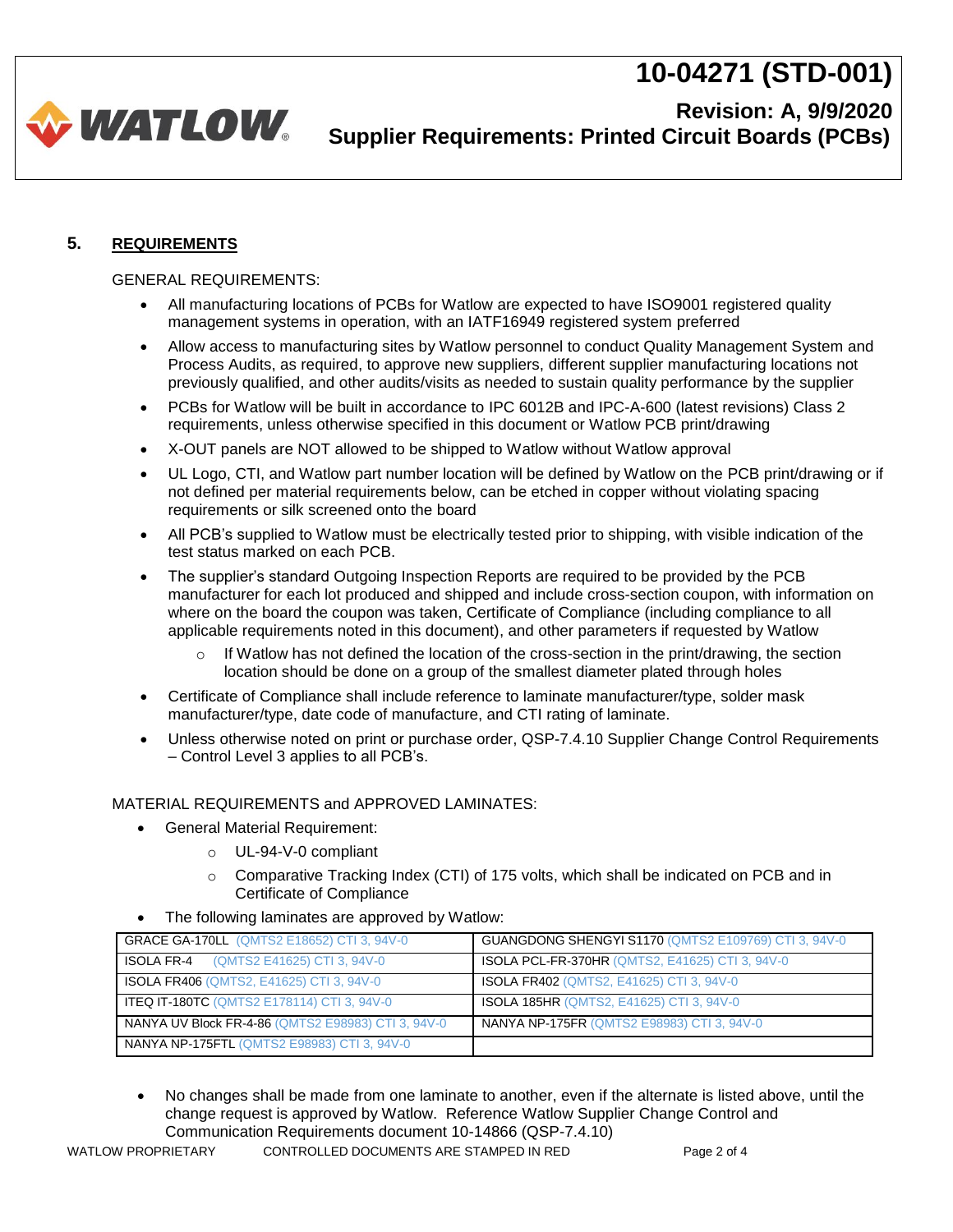

### **Revision: A, 9/9/2020 Supplier Requirements: Printed Circuit Boards (PCBs)**

SOLDERMASK and SURFACE FINISH REQUIREMENTS:

- Liquid Photo Imageable Solder Mask Requirements:
	- o Non-RoHS PCB's shall have a green matte finish applied
	- $\circ$  RoHS PCB's shall have a blue or black matted finished (per print/drawing), with RoHS written in the artwork of the PCB, compliant with RoHS 3 2015/836/EU

#### IPC or OTHER INDUSTRY STANDARD EXCEPTIONS:

- ANNULAR RINGS: Annular rings for all plated through holes/vias must conform to IPC Class 3 requirements – No breakout allowed
- BARE BOARD CLEANLINESS: Maximum of 0.5 micrograms NaCl/square centimeter, when tested per standard IPC cleanliness testing methods

#### DATE CODE and MANUFACTURER LOGO REQUIREMENTS:

- Each PCB delivered to Watlow shall have a date code and manufacturer logo applied to each finished board, conforming to the following:
	- o Date Code shall be in the year-week format: (YY/WW), ie, a date code of 2033 would be the 33rd week of 2020
	- $\circ$  Date Code may be etched in copper, so long as IPC spacing requirements are maintained or in a "white" color silk screen, or other method if approved by Watlow
	- $\circ$  The location of the date code, manufacturer logo, and preferred size/font will be defined on the Watlow PCB print, if not, the information should be placed on the top/component side of PCB

#### PACKAGING REQUIREMENTS:

- PCBs shall be vacuum sealed in clean, dry, sulfur-free, and ESD dissipative packaging material with desiccant and humidity indicator strip inside sealed package
- All boards shall be oriented in the same direction within the package
- Each package shall be labeled with Watlow part number, date code/date of manufacture, supplier name, Purchase Order, and quantity

### **6. REVISION HISTORY**

| Revision                  | Date     | Changes                                                                                                                                                                                 |
|---------------------------|----------|-----------------------------------------------------------------------------------------------------------------------------------------------------------------------------------------|
| D                         | 4/10/96  | Page 9 5.5a - changed wording                                                                                                                                                           |
| Е                         | 8/22/96  | Page 10 6.3 - changed to refer to IPC-A-600                                                                                                                                             |
| G                         | 5/1/01   | Changed title of 4.8.1, 4.8.2, TMM-650 to TM-650 in 3.5, IPC-R-700 to IPC7721 in 4.8, typo in 5.1.4                                                                                     |
| H                         | 8/14/01  | Added to 3.22 - Gold Flash                                                                                                                                                              |
| J                         | 12/14/01 | Added picture of PCB thickness to 2.1                                                                                                                                                   |
| Κ                         | 3/26/02  | Changed title from Multi-Layer to Circuit Board, updated 5.6 – Packaging and 5.7 - Cleanliness                                                                                          |
|                           | 12/17/03 | Added 5.2.1 carbon ink tolerance                                                                                                                                                        |
| м                         | 8/23/04  | Added 3.1.1 measure copper thickness, 4.4.4 Plugged Via's                                                                                                                               |
| N                         | 3/10/06  | All sections modified to match current IPC-A-600 standards, provide clarification of Supplier Qualification, and<br>provide detail for via, plating, RoHS, and solder mask requirements |
| O                         | 5/11/06  | Changed gold thickness in 3.2.1 from 5-15 u inches to 3-15 u inches                                                                                                                     |
| <b>WATLOW PROPRIETARY</b> |          | CONTROLLED DOCUMENTS ARE STAMPED IN RED<br>Page 3 of 4                                                                                                                                  |